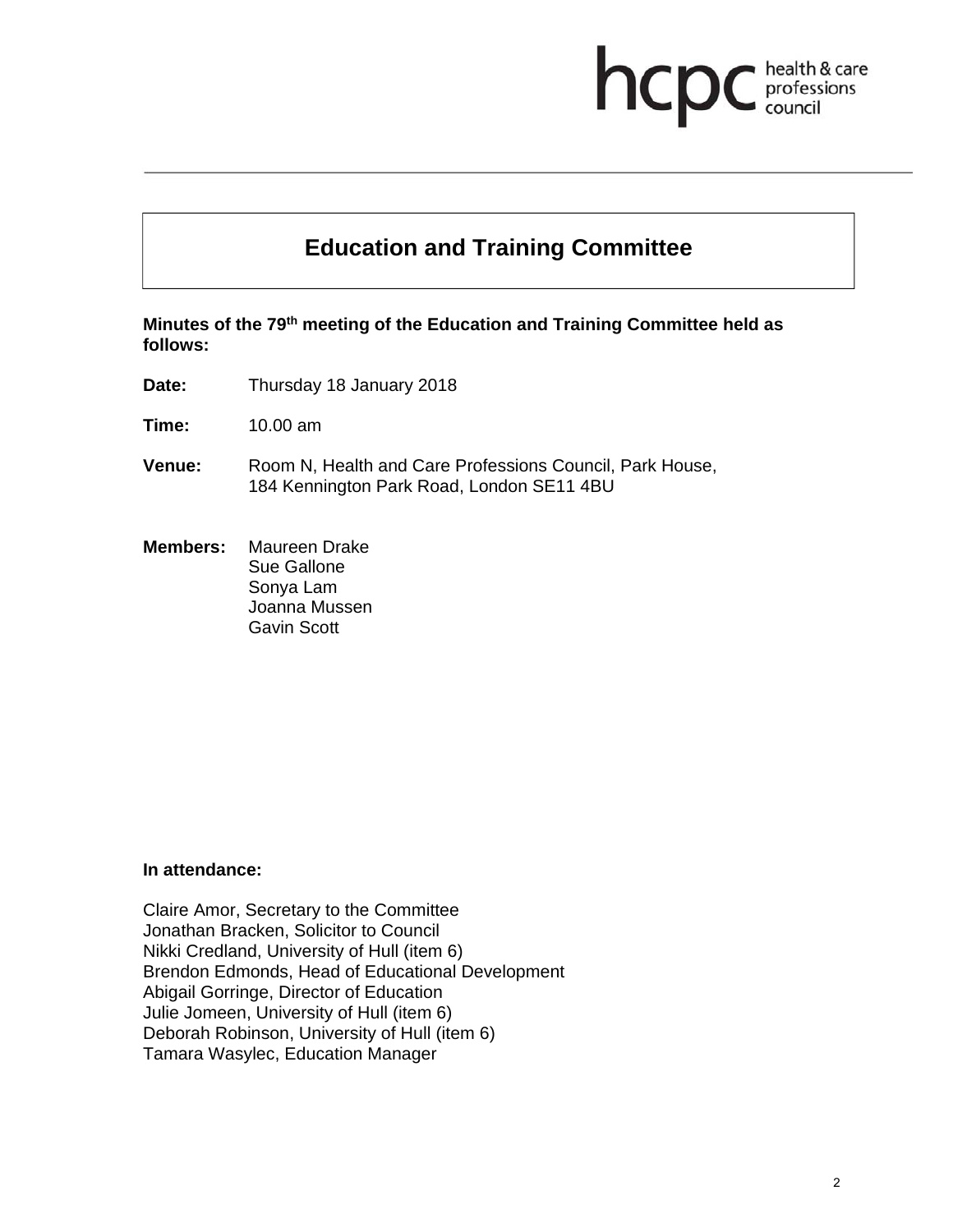## Public Agenda

#### **Item 1 – Nomination of Chair**

- 1.1 The Secretary to the Committee informed the Committee that apologies had been received from Stephen Wordsworth, Chair of the Committee. The process for nomination of acting Committee Chair was noted.
- 1.2 Members nominated Sonya Lam as acting Chair of the Committee for the purposes of the 79<sup>th</sup> meeting of the Education and Training Committee.

#### **Item 2 - Apologies for absence**

2.1 Apologies for absence were received from Stephen Wordsworth.

#### **Item 3 - Approval of agenda**

3.1 The Committee approved the agenda.

#### **Item 4 - Declaration of members' interests**

4.1 Members had no interests to declare.

#### **Item 5 – Minutes of the meeting of 23 November 2017 (ETC 01/18)**

- 5.1 The Committee considered the minutes of the 78<sup>th</sup> meeting of the Education and Training Committee.
- 5.2 The minutes were accepted as a correct record to be signed by the Chair.

## Items for discussion/approval

#### **Item 6 – Approval process visitors' recommendation University of Hull - BSc (Hons) Paramedic Science - Full time (ETC 02/18)**

- 6.1 The Committee received a paper from the Executive.
- 6.2 The Chair welcomed Nikki Credland, Julie Jomeen and Deborah Robinson from the University of Hull to the meeting.
- 6.3 The Executive provided the Committee with an overview of the process followed so far. The Committee noted the following points:-
	- the programme was visited on 16 and 17 May 2017 as a new programme approval. Visitors recommended conditions were placed on the approval of the programme;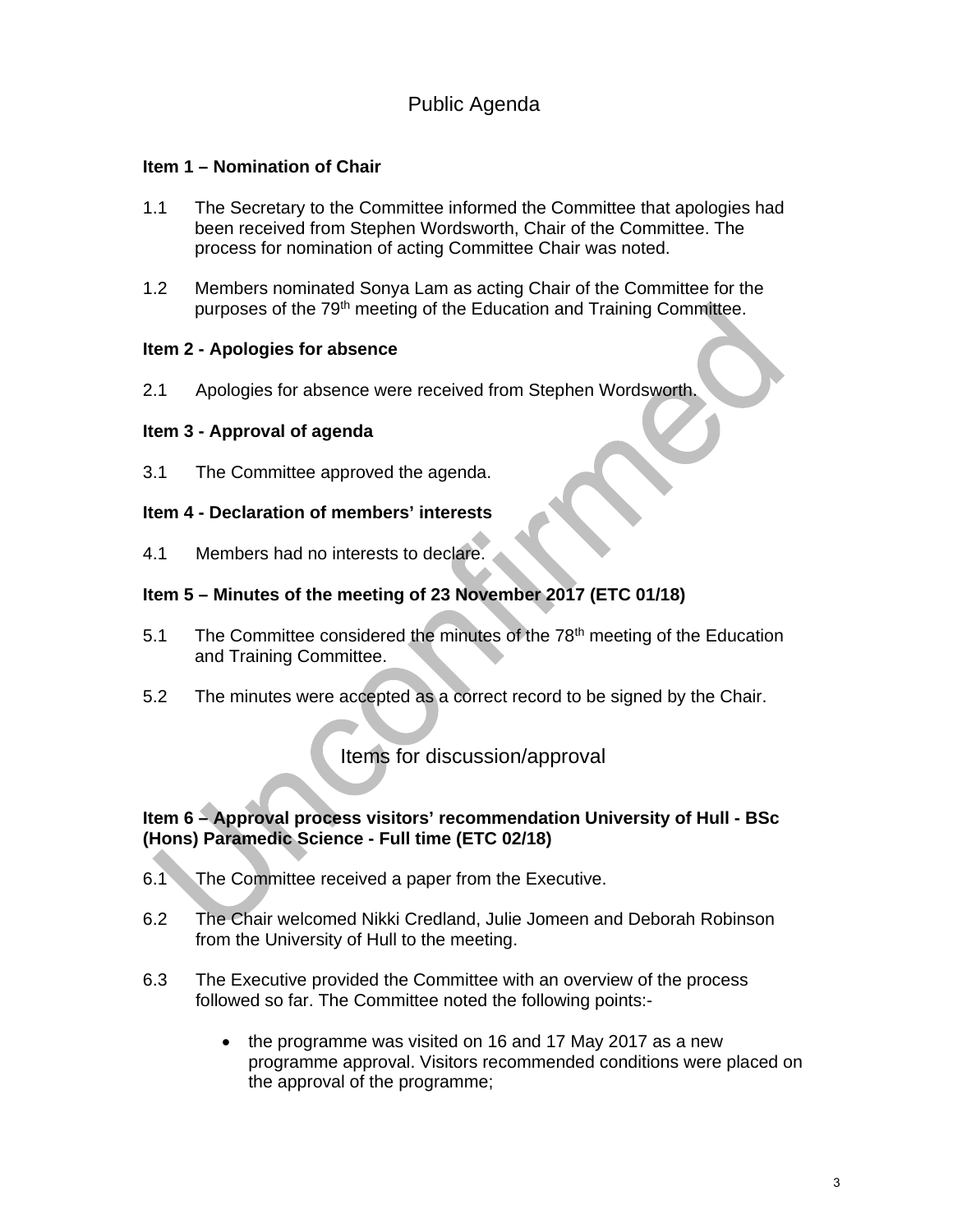- the visitors' report was agreed by the Committee at its meeting on 6 July 2017. At that meeting, the Committee agree that all conditions must be met in order for the programme to be approved;
- after reviewing the additional evidence provided by the education provider the visitors have identified 14 conditions, which remain unmet. These relate to SETs 3, 5 and 6;
- remaining concerns mainly focus on programme staffing and resource and practice placements. The visitors have recommended that the programme should not be approved due to this;
- the education provider has submitted further detailed observations regarding the visitors' recommended outcome. The provider challenges to the visitors' reasoning that the conditions are not met; and
- the observation document also contains new information regarding the staff on the programme team. This new information has not been reviewed by the visitors.
- 6.4 The Solicitor to Council provided the Committee with an overview of their role in the approval process and the options open to them when considering nonapproval of a programme. The Committee's attention was drawn to article 18 of the Order, which sets out the process that must be followed in these circumstances.
- 6.5 The education provider was invited to address the Committee with any particularly relevant points they wished to raise. Julie Jomeen addressed the Committee. The following points were noted:-
	- the equivalent of four full time paramedic lecturers have now been appointed. These paramedics have excellent clinical skills and while they do not have academic experience they have been involved in practice placement mentoring;
	- full development plans are in place to support these new academics in developing teaching skills. The University of Hull has a policy in place whereby new academics must gain a teaching qualification within two years;
	- the external examiner policy is the same policy used with other University of Hull HCPC approved programmes;
	- the development of the programme has been driven by workplace need, there being a significant shortage of healthcare professionals in the practice area. The University is working closely with the ambulance service and other regional Universities in developing the programme;
	- the practice placement documentation is the same documentation used by other HCPC approved programmes from the other Universities in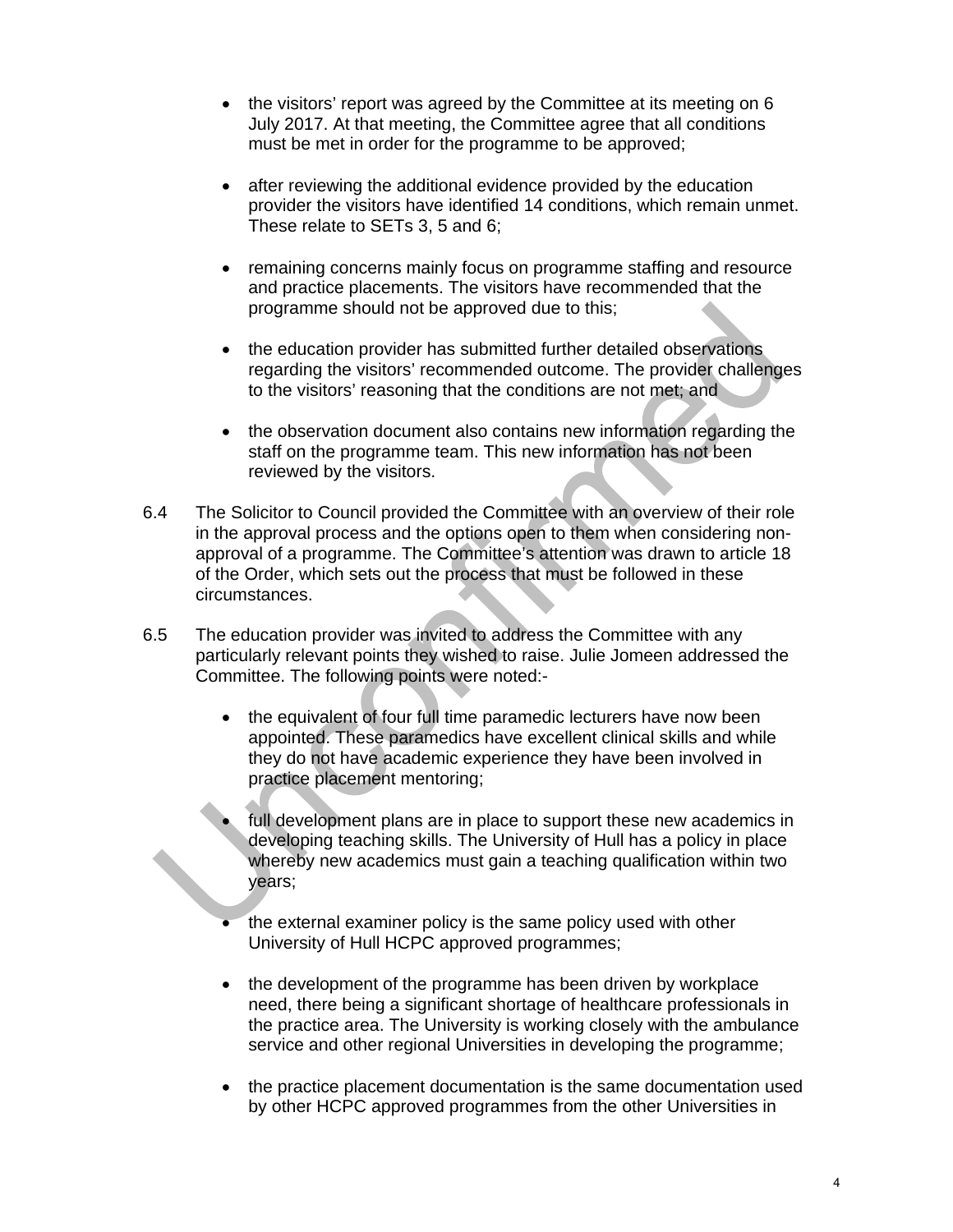the area working with the ambulance service;

- using the same documentation is intentional to reduce any confusion from overlapping learners and mentors in the area; and
- the University of Hull is confident they have everything in place to provide a good education experience for learners.
- 6.6 The Committee discussed the issues raised by the visitors with the education provider. The following information was provided to the Committee by the education provider and the Executive in response to their questions:-
	- the terminology used in the documentation is known in the practice area;
	- though another universities documentation has been adapted, the documentation is understood by the University of Hull and has been through internal quality assurance processes;
	- the documentation has been contextualised and mapped into University of Hull standard formats;
	- 'on the job teacher training' is a common route for professions to transition into an academic. Excellent clinical skills are the most important quality when recruiting as these cannot be developed. This has become more common as more professions become degree level;
	- the HCPC has previously experienced two providers using the same documentation but reaching different approval decisions. The contextualisation of the documentation is an important factor; and
	- when assessed by the visitors, the paramedics had not been appointed and some modules were allocated to non-paramedics with clinical skills. Now that recruitment is complete all relevant modules will be taught by paramedics.
- 6.7 The Committee discussed their reflections on the visitor's recommendations and what they had heard from the education provider. It was emphasised that visitors are central to the HCPC maintaining education standards, and that the process had been prolonged due to the education provider requesting time extensions for observations.
- 6.8 After reviewing the visitors' reasons and the observations submitted by education provider as clarified at the meeting, the Committee agreed that the education provider had satisfied the remaining conditions and therefore agreed that the programme should be approved.
- 6.9 The Committee noted that the education provider had made progress in a number of areas to meet the remaining conditions. The Committee agreed that these developments should be reviewed by visitors in the future to ensure the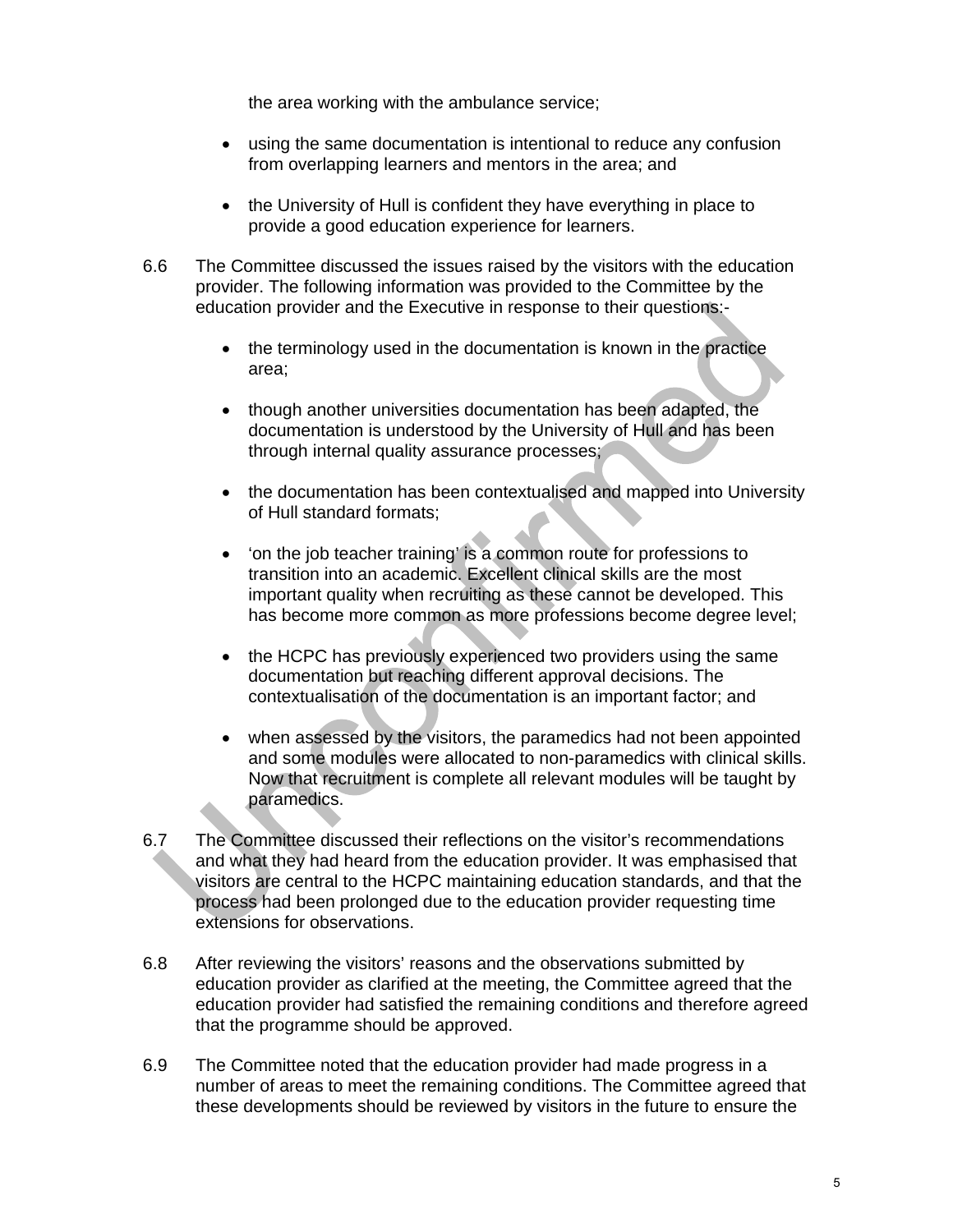standards continue to be met and that the most appropriate mechanism to undertake such a review was via the annual monitoring process.

- 6.10 As such the Committee agreed that the programme must submit an annual monitoring audit in the 2018-19 academic year. This submission is expected after the first cohort has completed the first year of the programme and visitors are asked to consider the provider's delivery and evaluation of new provision, with a view to gaining assurance that the programme continues to meet the standards of education and training. Alongside the standard set of evidence required for an audit submission, the Committee require the education provider to also submit further evidence of:-
	- the programme staff involved with the delivery of the programme and information regarding their role and their teaching and learning responsibilities on the programme;
	- the mechanisms in place to support the professional development of paramedic programme staff with regards to their teaching and learning responsibilities for the programme;
	- the progress made by paramedic programme staff to achieve formal teaching qualifications;
	- the programme specific training carried out which ensures all practice educators understand the requirements for supporting and assessing students on the programme and how attendance at such training is monitored;
	- the attendance requirements in place for the programme, how these are communicated to students and the mechanisms in place to monitor this; and
	- the assessment regulations which specify the requirement for an external examiner for the programme to be a registered paramedic.
- 6.11 The Executive will include these requirements as part of any future correspondence to the education provider regarding the programme's first engagement with annual monitoring process in the 2018-19 academic year.

### **Item 7 – Any other business**

11.1 There was no further business.

### **Item 8 – Date and time of next meeting**

12.1 Thursday 1 March 2018, 2pm at Park House, SE11 4BU

#### **Resolution**